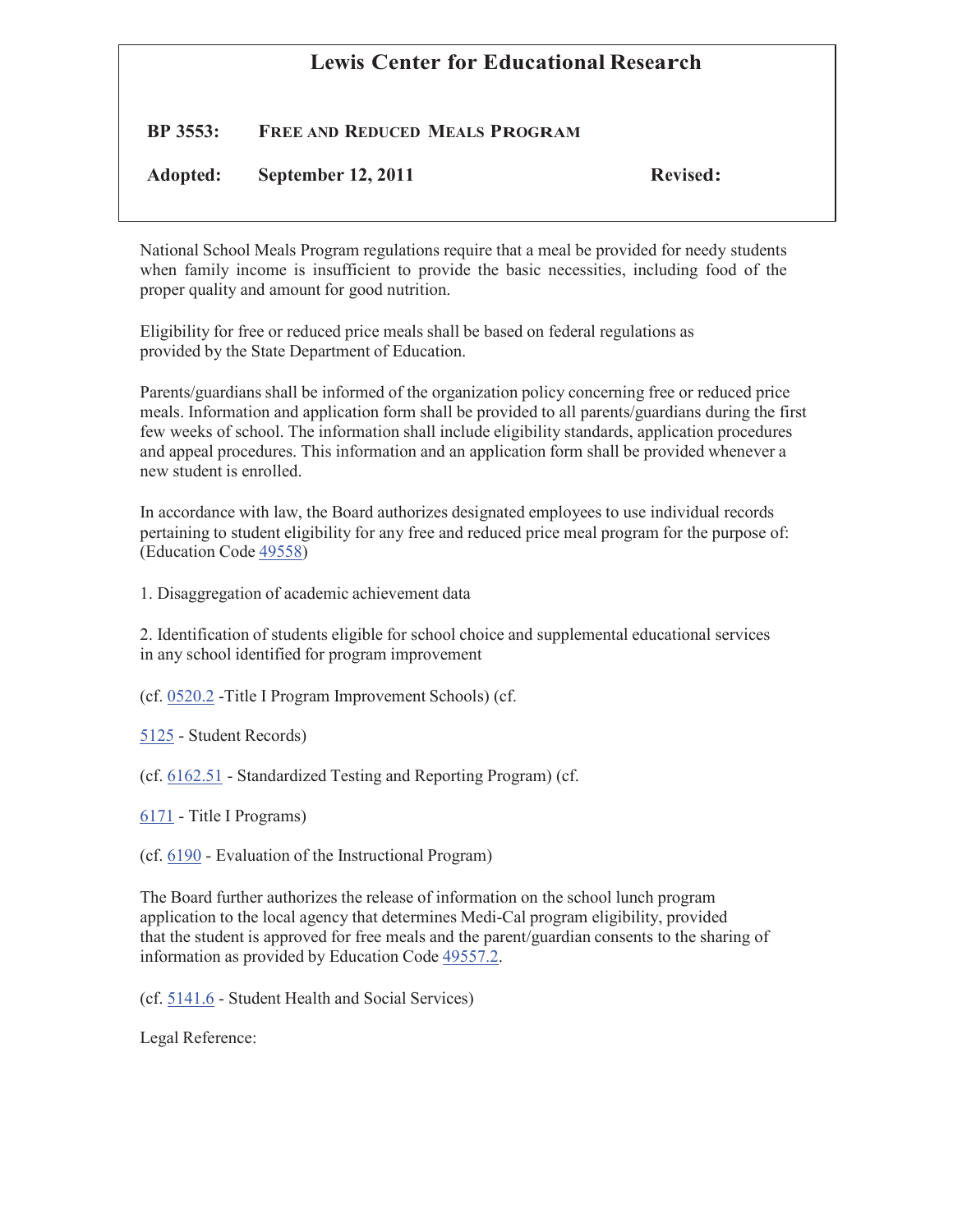## EDUCATION CODE

48980 Notice at beginning of term

49490-49494 School breakfast and lunch programs

49500-49505 School meals

49510-49520 Nutrition

49530-49536 Child Nutrition Act of 1974

49547-49548.3 Comprehensive nutrition service

49550-49560 Meals for needy students

CODE OF REGULATIONS, TITLE 5

15510 Mandatory meals for needy students

15530-15535 Nutrition education

15550-15565 School lunch and breakfast programs

UNITED STATES CODE, TITLE 20

1232g Federal Educational Rights and Privacy Act

6301-6514 Title I programs

UNITED STATES CODE, TITLE 42

1751-1769 National lunch programs

1771-1791 Child nutrition

CODE OF FEDERAL REGULATIONS, TITLE 7

245.1-245.13 Determination of eligibility for free and reduced price meals

Management Resources:

CDE LEGAL ADVISORIES

0325.98 Education Code Section 49558 LO: 1-98